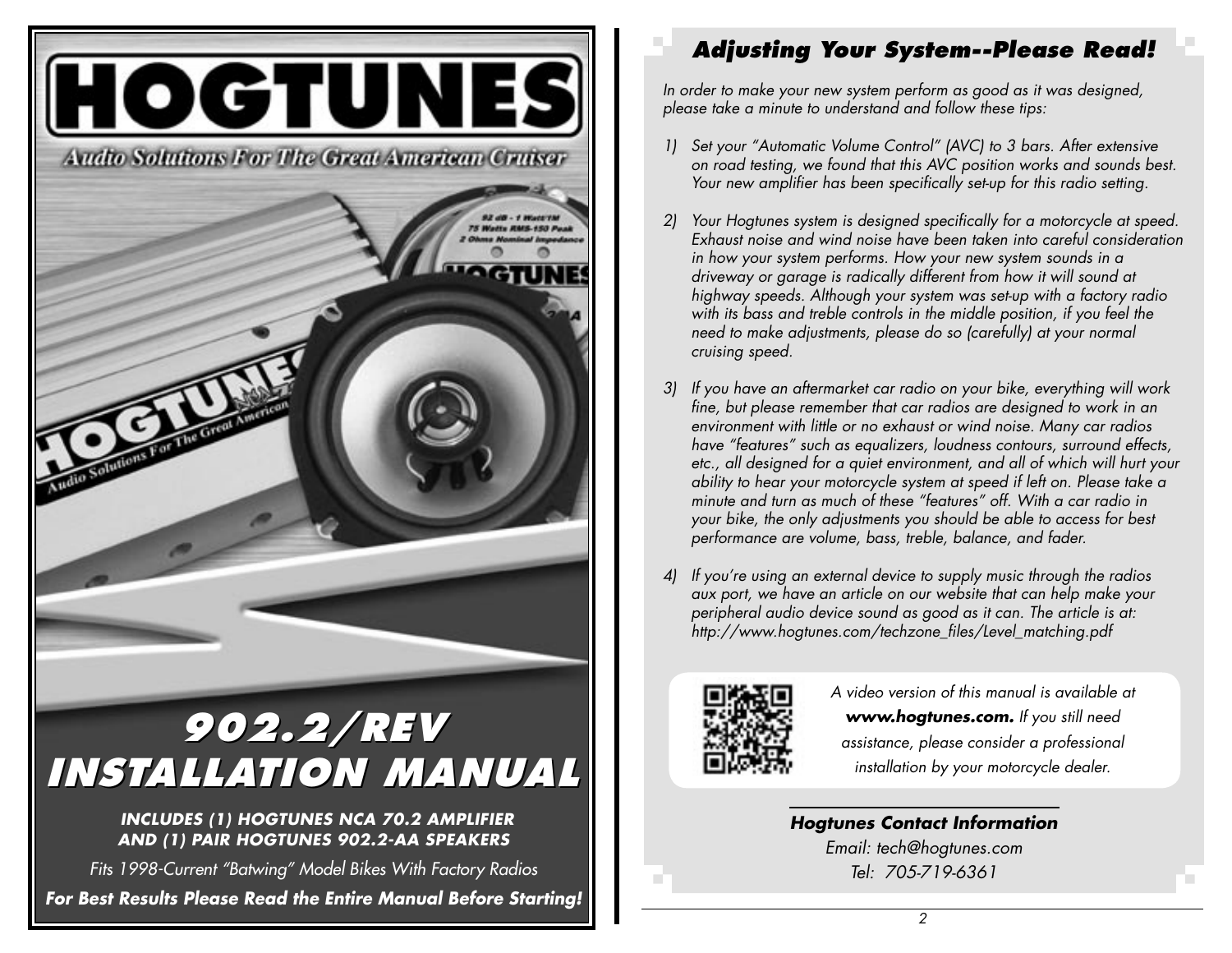# **GETTING STARTED**

- Step #1: Remove the seat, and both wires (+ and -) from the battery.
- Step #2: Remove the outer fairing/headlamp assembly. Refer to a service manual if you need help with this. Note: A towel on the front fender can help prevent scratches or "dings" from dropped tools or fasteners etc. Expletives will also be kept to a minimum!
- Step #3: Take the 2 wires off each front speaker by gently pulling one at a time. Undo the screws that attach each speaker/grill assembly to the inner fairing and remove. Pull the stock speaker out of each grill assembly.
- Step #4: "Clip" the Hogtunes speaker into each grill assembly. Position your new speaker/grill assembly onto the inner fairing, and re-attach each one using the OE screws. Although a hand driven tool is suggested for this, the screws need to be tight enough so the speaker/grill assembly will not rattle during riding and potentially cause a false warranty claim.





Diagram 1.1 Standard, Street Glide, EG Classic. No CB/XM Module Present

Diagram 1.2 Ultra Classic. Shown mounted on top of CB Module

The amplifier gets mounted to the top of the factory radio using the supplied "hook and loop" adhesive, and must sit so you can read the text on top of the amplifier as in diagram 1.1. The amplifier needs to mount as far back on the radio as possible so the fairing can go back on. The minimum distance from the back of the radio to the most forward edge of the amplifier is 5/8" (15mm). On pre-2006 model bikes, it is a tight fit-but will go. 2006+ (Advanced Audio) radios have a "bump" on top of the radio that runs from front to back down the center of the radio. Cut the adhesive in half and apply each piece on either side of this bump. The amp will then mount flush. Most adhesives work best at room temperature or higher. Note: 2006 and newer Ultras have the CB module on top of the radio. The amp will adhere on top of the CB module so it is "half on/half off this module as shown in Diagram 1.2. The supplied adhesive is plenty strong for this! The amp can adhere on top of CB and XM modules without issue.

## **AMPLIFIER WIRING DIAGRAM**

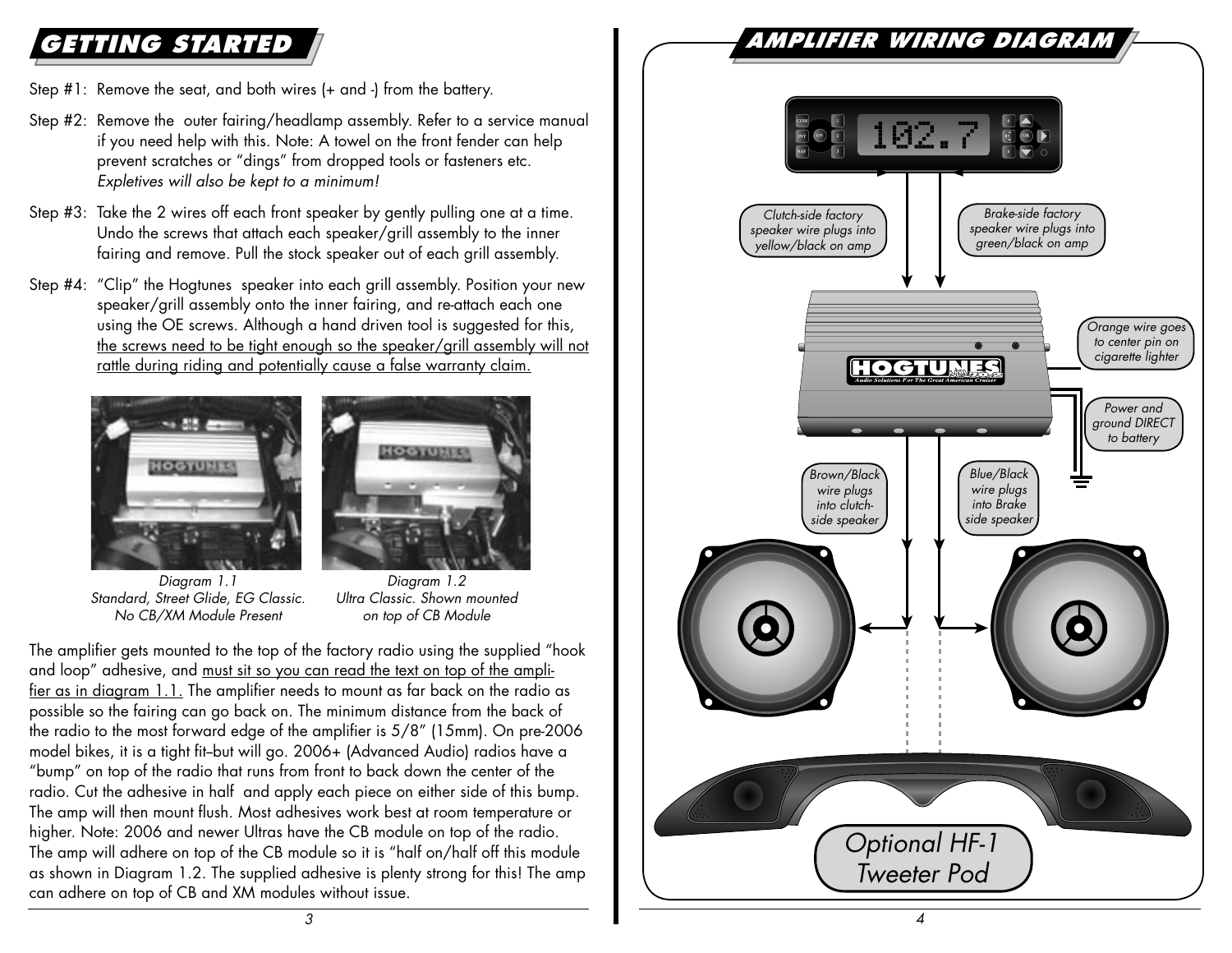## **WIRING THE AMPLIFIER**

- Step #1: Plug the 2 connectors of the main wire harness into "Power" and "Audio Input" on the amplifier. Tighten (snug) the 2 small flathead screws on the power connector to prevent it from backing out while riding.
- Step #2: On the audio input harness, locate the yellow/black pair of wires with the male connectors.
	- Unplug the factory speaker wires on the clutch side of the bike and plug the yellow/black wires in to those. They will only go in one way
	- Also on the audio input harness, locate the green/black pair of wires with the male connectors. Unplug the factory speaker wires on the brake side of the bike and plug the green/black wires in to those.

 Note: The blue 4 pin plug with black wires on the input harness is an "expansion port" which used to send music to a second amp, or is used to send radio power to run other speakers on the bike. You can see how the expansion port can be used further on in this manual.

- Step #3: On the opposite side of the amp are 3" (75mm) wires ending with a 4 pin black connector. This plug sends amplified power to your speakers. Locate 4 pin black plug wire harness with brown/black and blue/black wires, and plug it into the amplified output plug.
	- The blue/black wires will plug directly to the speaker on the brake side of the bike. The brown/black wires will plug directly to the speaker on the clutch side of the bike.
- Step #4: The orange wire is the "remote turn on lead" and tells the amp to turn on whenever it sees +12v (.5 amp min.). Unplug the factory center wire  $(+)$  on the cigarette lighter.
	- Plug the orange lead from the amplifier directly onto the lighter using the female connector.
	- Plug the factory lighter wire to the male "take off" connector which is part of the amps orange turn on lead.

IMPORTANT: If you do not attach the orange wire from the amp to the center wire at the cigarette lighter, the amplifier will not turn on. If the factory fuse for your cigarette lighter is blown, and your cigarette lighter does not work, your amplifier will not turn on.

### **ROUTING THE POWER HARNES**

For '98-'06 bikes, the power harness will pass under the inner fairing where the throttle and idle cables pass through on the brake side of the bike. The harness is designed to be routed between the frame backbone and gas tank on the brake side of the bike, and come out just behind the gas tank. You MAY need to undo the back bolt of the gas tank and pivot the tank up to allow the harness to pass through at the back of the gas tank. Be sure to re-install this bolt and torque to factory specs!

**For 07+ bikes,** the balance of the main wire harness will pass under the inner fairing where the main wire harness passes through on the brake side of the bike. Loosen the tank console and run wires up and over the gas tank, but under the tank console. There is a provision on the front of the tank console for wires to pass. Secure the amplifiers harness to the bikes factory harness using zip ties. When correctly installed, the power and ground wires are the right length to connect onto the battery.

 • Attach the red wire to the positive (+) battery terminal, and the black wire to the negative (-) battery terminal. The factory battery wires are also re-installed at this point. Turn the ignition of the bike to the "on" position and play the stereo at low volume to verify the amplifier is working fine.

**IMPORTANT: With all wires secured, turn the front wheel to each extreme side, making sure that any wires cannot bind or impede the steering of the motorcycle. Failure to do so can cause an accident resulting in serious injury or death!**

On the brake side of the amplifier is the amp level switch. The switch has 3 positions labeled -3, 0, and +3.

- If the expansion port has been used to power additional speakers, use the switch to set the "balance" between the amplified fairing speakers, and additional speaker powered by the radios built in power.
- If you have a dual amp system, you can use the switches on each amp to balance the level of sound to each set of speakers as a means to tailor the sound to your liking. In a multi amplifier system, this gives you AWESOME flexibility!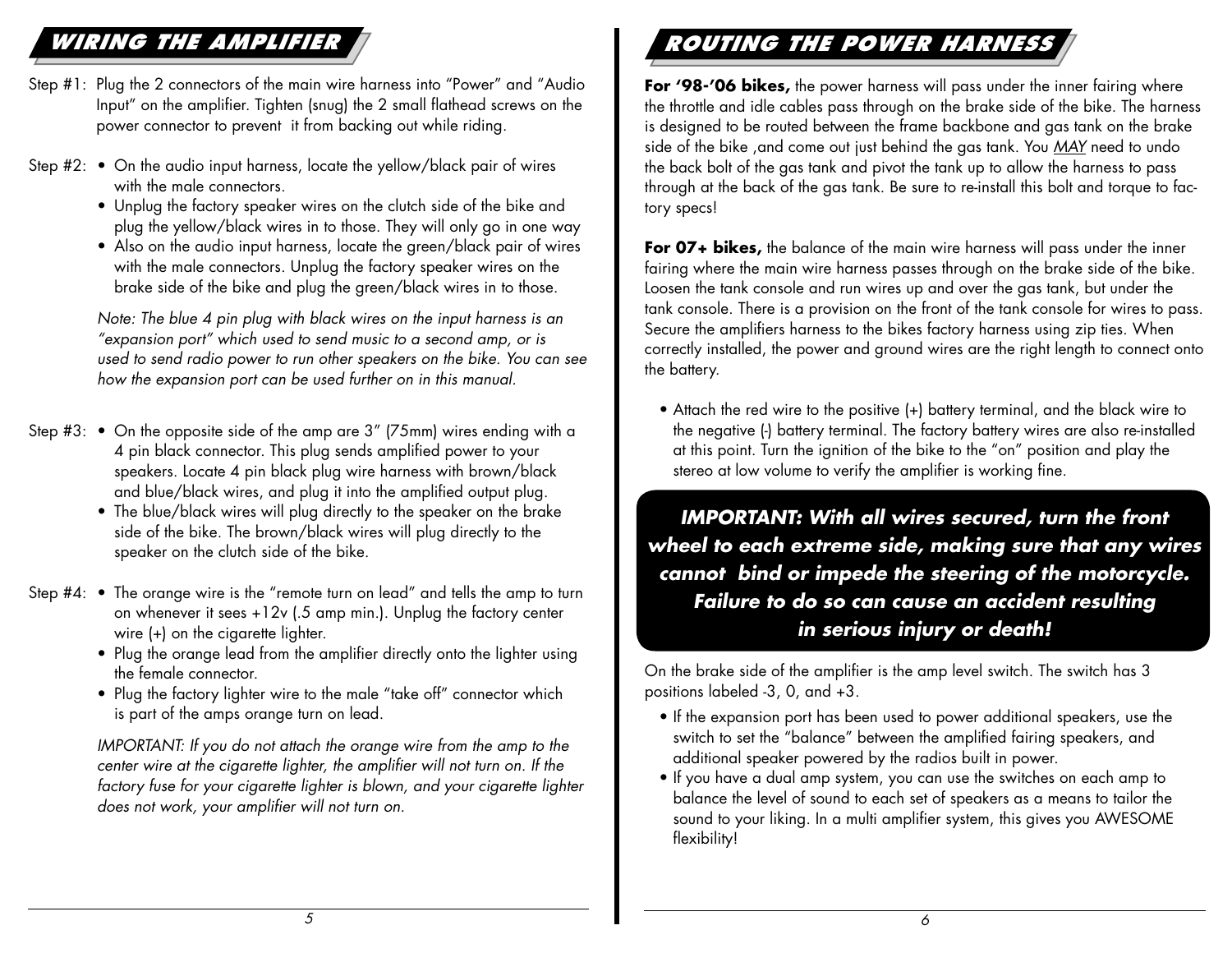## **SYSTEM UPGRADE #1**

This system is an easy way to add rear speakers to your bike if you've added a King Tour-Pak®. Hogtunes rear speaker pods come with a wire harness set up for quick detach tour paks that will plug right into the expansion port on the amp. Important: Since the RADIO power will be used to power the rear speakers, you must use rear speakers specific to your year of bike!!



# **SYSTEM UPGRADE #2**

This system has the incredible power of 2 NCA 70.2 to your bike! The first amp will run the 5.25" fairing speakers, and HF-1 Tweeter Pod (if present). The second amplifier is used to power a set of rear speakers, or speakers in your Ultra Classic style fairing lower glove boxes.

Note: If you have added fairing lowers to your bike, the simplest thing to do is purchase a Hogtunes FL7-Rev kit. This kit comes with a NCA 70.2 amp, and 7" woofers. For all Standard/Classic/Ultra/Street Glide models, the purchase of Hogtunes 2CHSP adaptor kit is required!! The metal plate in that kit is used to bolt the second amplifier into your fairing

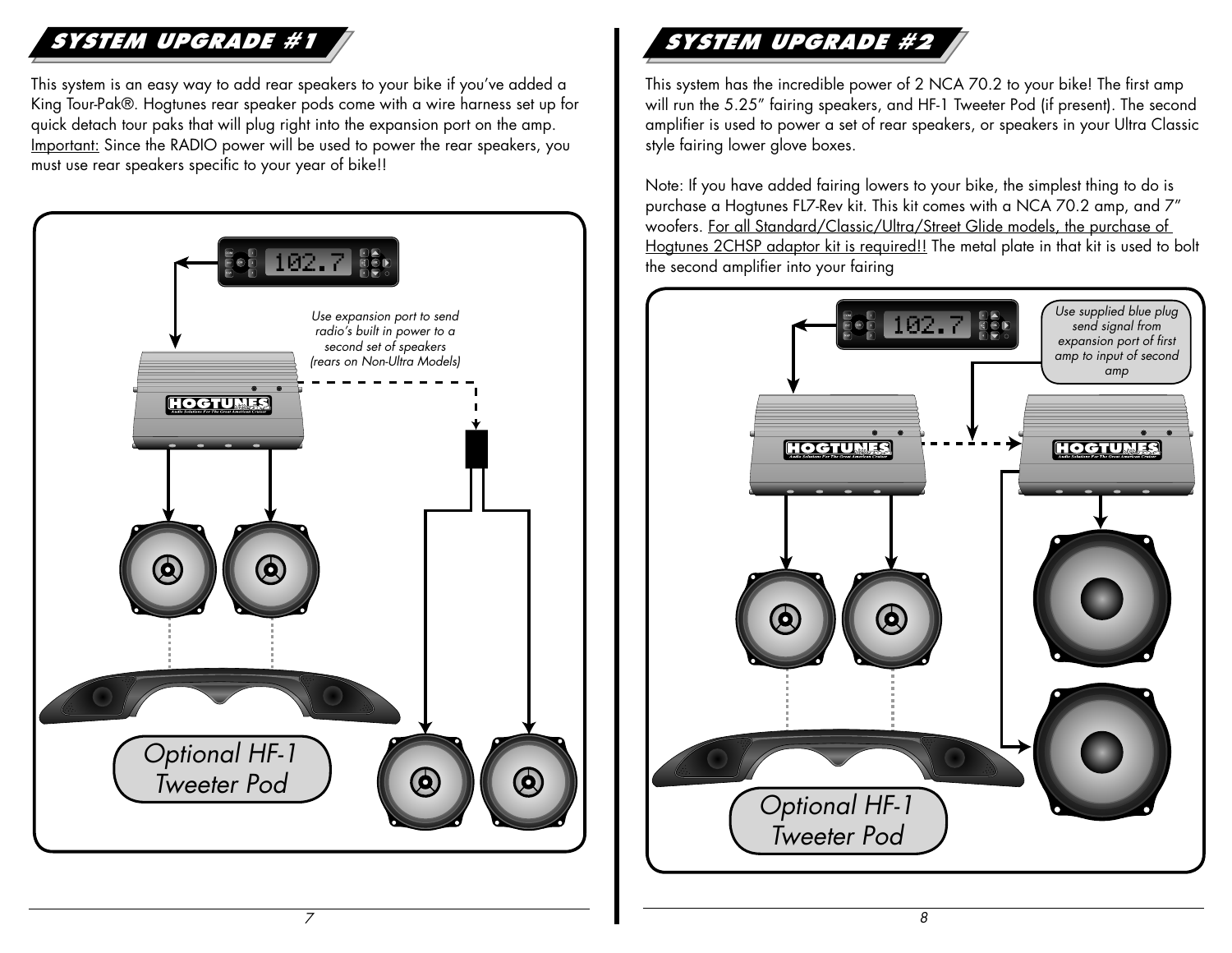## **SYSTEM UPGRADE #3**

This system uses a Hogtunes NCA-40.4 160 watt 4 channel amp and a NCA 70.2 for the ultimate in power! As shown below, the typical system would have 2 channels of the 40.4 power the fairing speakers while the other 2 channels power the rear speakers. The bypass out of 40.4 is used to send music to the NCA 70.2 which powers the fairing lower speakers. The beauty of this system is that all plugs that go the speakers are the same. If you decide you would like more amplifier power to your rear speakers, by simply moving a couple of plugs around, you can apply the higher power amp to which ever speakers you like to custom "tune" the system for your requirements.



# **WARRANTY INFORMATION**

Hogtunes speakers are warranted for a period of 20 years to the original purchaser. Hogtunes Amplifiers are warranted for 1 year from original purchase date. Proof of purchase is required for all warranty claims. All Warranty claims must be made through the dealer this product was originally purchased from. Speakers found to be defective during the warranty period will be repaired or replaced (with a product deemed to be equivalent) at Hogtunes sole discretion. Amplifiers will be repaired.

#### **What Is Not Covered:**

- 1) Any expense related to the removal or re-installation of Hogtunes products.
- 2) Repairs to these products performed by anyone other than Hogtunes.
- 3) Subsequent damage to any other components.
- 4) Any product purchased from a non-authorized Hogtunes dealer.
- 5) Damage to Hogtunes products due to an accident or collision.
- 6) Hogtunes Amplifiers with broken or removed "warranty void" stickers.

#### **TECHNICAL SPECIFICATIONS**

#### **Hogtunes NCA-70.2 Amplifier**

| Rated Power at 2 Ohms:  | 70 Wat   |
|-------------------------|----------|
| Actual Power at 2 Ohms: | 77 Wat   |
| Actual Power at 4 Ohms: | > 50 W   |
| Efficiency:             | >66%     |
| Fuse:                   | $15$ amp |

Gtts/Channel (@1% THD) Acts/Channel (@1% THD) Watts/Channel (@1% THD)

#### **Hogtunes 902.2-AA Speakers**

Power Handling: > 75 Watts Frequency Response: 55Hz - 23KHz Nominal Impedance: 2.0 Ohms

Sensitivity: 92dB 1 watt/1 meter

Harley-Davidson, Electra Glide, Road Glide, Street Glide, Ultra Classic, Tri Glide, CVO, Screamin Eagle and Tour-Pak® are Trademarks, and/or Registered Trademarks of Harley-Davidson, Inc., Milwaukee, Wisconsin, USA, and if Used or Implied are for Reference Only. There is No Affiliation Between Harley-Davidson, Inc., and Hogtunes Inc.

Harman Kardon® is a Registered Trademark of Harmon International Industries Inc., and is Used for Reference Only. There is No Affiliation Between Harman International Industries Inc. and Hogtunes Inc.

9